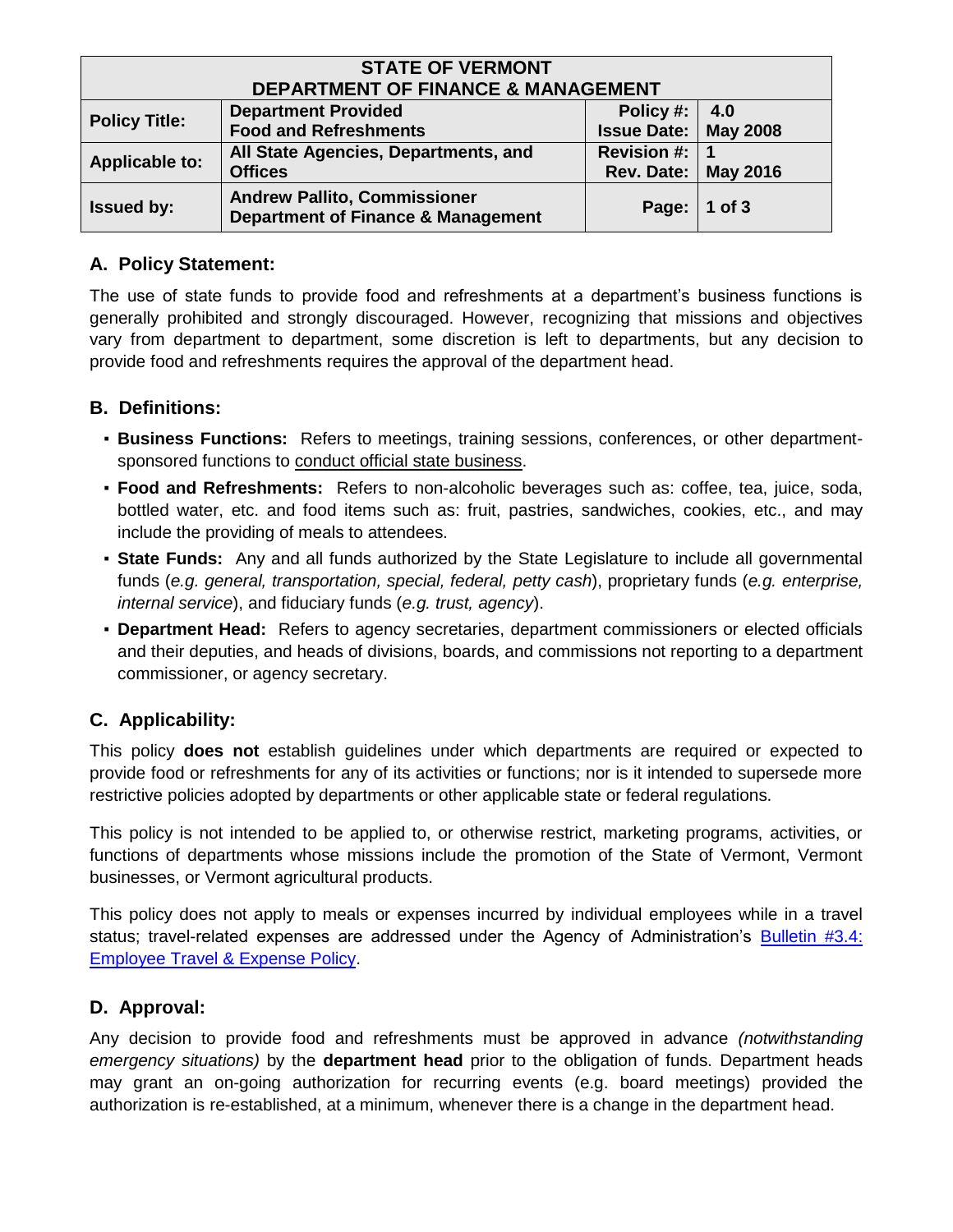| <b>STATE OF VERMONT</b><br><b>DEPARTMENT OF FINANCE &amp; MANAGEMENT</b> |                                                                                      |                               |                 |  |  |
|--------------------------------------------------------------------------|--------------------------------------------------------------------------------------|-------------------------------|-----------------|--|--|
| <b>Policy Title:</b>                                                     | <b>Department Provided</b>                                                           | Policy #: $ 4.0$              |                 |  |  |
|                                                                          | <b>Food and Refreshments</b>                                                         | <b>Issue Date:   May 2008</b> |                 |  |  |
| <b>Applicable to:</b>                                                    | All State Agencies, Departments, and                                                 | Revision #:                   |                 |  |  |
|                                                                          | <b>Offices</b>                                                                       | Rev. Date:                    | <b>May 2016</b> |  |  |
| <b>Issued by:</b>                                                        | <b>Andrew Pallito, Commissioner</b><br><b>Department of Finance &amp; Management</b> | Page:                         | 2 of 3          |  |  |

Departments are expected to maintain procedures and controls to ensure food and refreshment expenses are incurred only when authorized and in conformance with the intent of this policy. Department management should take appropriate action for any unauthorized or inappropriate purchase, which may include obtaining reimbursement from the employee who incurred the expense.

## **E. Justification:**

The providing of food and refreshments must serve the objectives of the department, promote the efficient conduct of business and be for the convenience of the department. Department heads are accountable for their decisions to provide food and refreshments; decisions on whether to provide food and refreshments should be made from a conservative, *rather than lenient*, basis. This guidance is not a substitute for sound and prudent business judgment. Departments should take into consideration:

- $\circ$  The duration of the event, the number of attendees, whether the majority of attendees are State employees or members of the public, whether the majority of attendees are from the same locale as the event, proximity to available food services (e.g. cafeteria, restaurant, etc.) and whether attendees could be expected to obtain food or refreshments on their own within a reasonable time period.
- $\circ$  Benefits to the department...e.g. allows business to continue during the break/meal period, maintains continuity of the event, promotes safety, enables a more expeditious resumption of duties by attendees, etc.
- $\circ$  A higher standard of justification is required for providing meals at an event; a substantial business reason must exist. Any meal provided must comply with the IRS guideline of being for the convenience of the employer.

#### **F. Payment:**

Payments may be processed as a direct vendor payment through the VISION Accounts Payable module (**preferred method**), as an employee reimbursement through the VISION Expense module (not to exceed \$200 per occurrence in accordance with *AOA Bulletin 3.4: Employee Travel & Expense Policy*), or as replenishment of a petty cash fund (*see note below*).

**Note:** The use of petty cash funds is allowable provided (1) the other conditions of this policy are adhered to and (2) it does not conflict with the requirements of [VISION Procedure #5: Petty Cash](http://finance.vermont.gov/policies-and-procedures/vision-procedures) (re: Section I - Restrictions on Use).

#### **G. Documentation:**

Adequate documentation must be retained to support the transaction, to include an itemized invoice or receipt, list of attendees (*where practical*), business reason for the event, etc. Evidence of the department head's prior approval or authorization to incur the expense should be retained with the transaction.